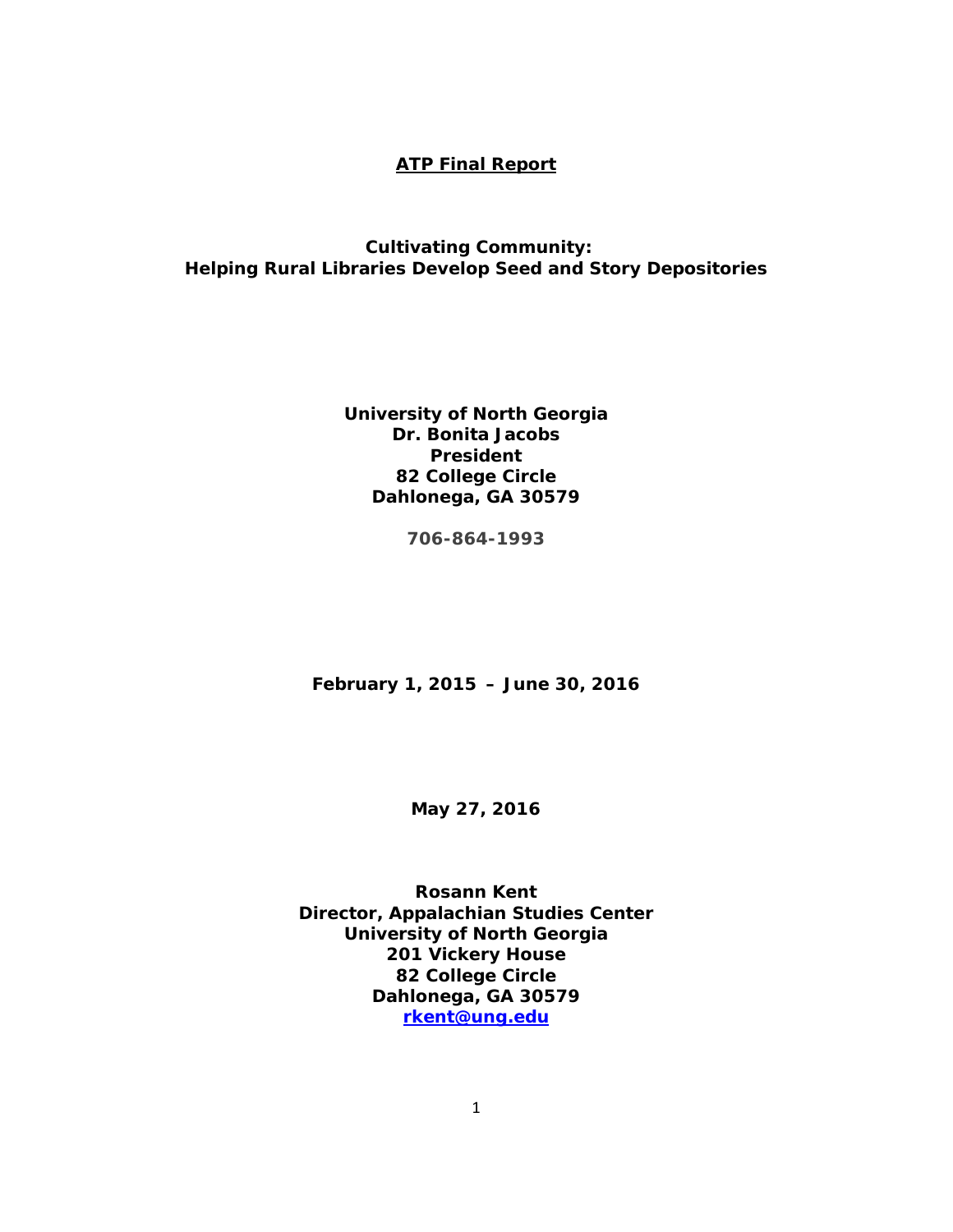# **Final Report Narrative**

Title of Project:*Cultivating Community: Helping rural libraries develop seed and story depositories*  Grant Period: February 1, 2015 – June 30, 2016\_\_\_\_\_ Grantee Name: Appalachian Studies Center at University of North Georgia (UNG) Project Directors: Rosann Kent, Director, Appalachian Studies and Dr. Chris Dockery, Dept. of Visual Arts

### **Description of Project:**

The focus of this 2015-2016 Appalachian Teaching Project at the University of North Georgia was to make local heirloom seeds and the cultural memories of the seed keepers more accessible to Appalachian Georgians. Specifically, students piloted a mechanism to distribute heirloom seeds through rural libraries in northeast Georgia. Our community partner was Chestatee Regional Library System that serves about 54,000 people in Dawson and Lumpkin counties in north Georgia. Like most rural libraries, CRLS has experienced decreased funding and staff, yet is charged with a mission to "offer lifelong learning opportunities, family and local history resources, and recreational materials."

#### **Activities:**

A total of 25 students in five classes over three semesters participated. In summer semester 2015, they built a portable prototype of a seed dispensing machine, created a pattern for seed boxes and planted an heirloom garden. In fall semester 2015, students harvested the garden and kicked off the seed machine's debut with a reader's theater and seed share at both library locations in Lumpkin and Dawson county, GA. In spring semester 2016, students planted a spring garden as well as created and delivered four programs for children and teens as part of the library's Full STEAM Ahead! These discovery-based learning experiences included three activity stations: Make a Seed Bomb, Start a Tomato Plant, and Germinate Rate.

**a. Activities with community partners** (See attached email documentation.)

**- May 2015.** The two faculty mentors – Rosann Kent and Dr. Chris Dockery - emailed partnership request to Tracey Thomaswick, branch manager of the Chestatee Regional Library System in Lumpkin County and Tracy Walker, youth coordinator for the Dawson-based CRLS.

**- June and July 2015.** Faculty mentors held initial planning meeting with faculty mentors and librarians. The proposal was officially approved by Claudia Gibson, Director, Chestatee Regional Library System.

**- August 2015.** UNG semester begins.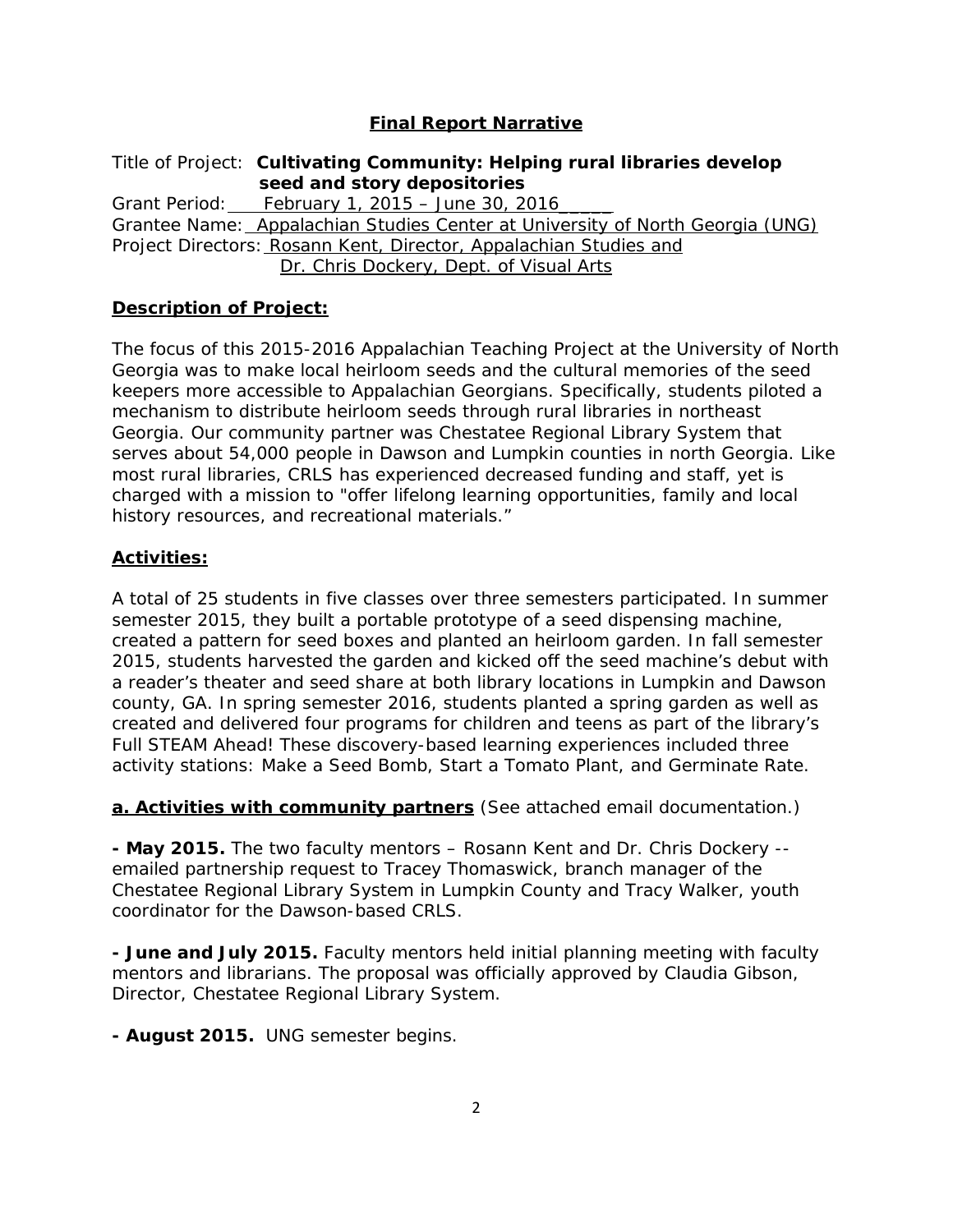**Aug 11.** Invitation issued to both librarians to attend potluck to meet students.

**Aug. 18.** Partner potluck and briefing: review of ATP Master Planning Document: deadlines, expectations, marketing.

**September 2015.** Students provided program outline to partners and visited librarians to plan for set up. Students created posters and programs. (See attached.)

#### **October 2015**

Kick-off event for seed machine (reader's theater and seed share) held at both library locations.

- Sat. Oct 17 in Dawsonville, GA
- Sat. Oct 24 in Dahlonega, GA

**Jan. 2016.** Partnership cycle began for new spring classes.

**Feb. 2016.** Students, in consultation with partner, developed two STEAM programs for two age groups to be presented at two locations with three activity stations: Make a seed bomb, start a tomato plant, and germinate bean seeds. Students created simple curriculum units so activities could be replicable. (See attached).

- Tues. Feb 9 in Dawsonville, GA
- Tues. Feb 17 in Dahlonega, GA
- Tues. Feb 23 in Dahlonega, GA
- Tues. Feb 23 in Dawsonville, GA

**April 19.** Students presented ATP power point to partner librarians, debriefed and planned for continued partnership.

#### **b. Required presentations of student research to community groups other than the primary partner.**

**Sept. 12, 2015** Georgia Master Gardener Annual State Conference.

[See program on page 27](http://georgiamastergardeners.org/gmgadocs/TheScoop/TheScoopMay2015.pdf) of this link. Students and faculty presented two breakout sessions to more than 80 master gardeners from state of Georgia. They also gave out seeds, took members on a tour of demonstration garden and presented on previous ATP work, including readers theater and art from 2012 to 2015. See program for annual state conference on page 27 at The [Scoop by Georgia Master Gardener.](http://georgiamastergardeners.org/gmgadocs/TheScoop/TheScoopMay2015.pdf)

**Mar. 4, 2016.** Presentation and seed sharing for Feed Fannin at the UNG's Blue Ridge Campus in Fannin County. [See article.](http://ung.edu/news/articles/2016/03/ungs-appalachian-studies-makes-mark-in-blue-ridge.php)

**Mar. 8, 2016.** Two events at Northeast Georgia History Center in Gainesville: Monthly Forum and Family Day. [See article.](http://www.negahc.org/articles/events/detail/id/359/)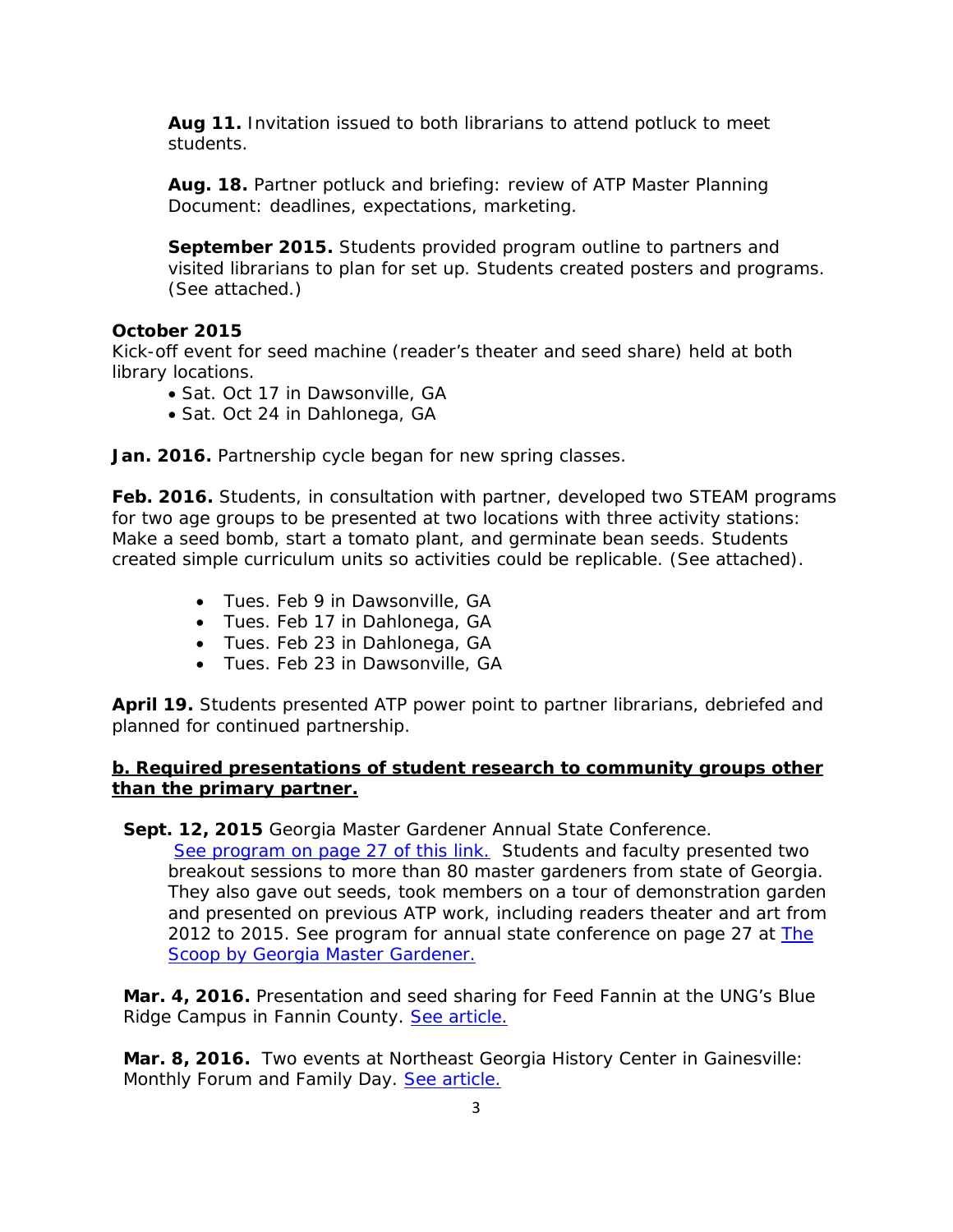**Apr. 16, 2016**. Seed sharing event at Choice Street Open House. [See Facebook](https://www.facebook.com/events/1189474794403883/)  [Invite.](https://www.facebook.com/events/1189474794403883/)

# **c. Links to any videos or social media that show the students interacting with their community partner(s)**

1. [Appalachian Studies News.](http://blog.ung.edu/coegrads/?p=240) Published in The College of Education Graduate Programs. Page 1. Feb. 24, 2016

2. [UNG's Appalachian Studies makes mark in Blue Ridge.](http://ung.edu/news/articles/2016/03/ungs-appalachian-studies-makes-mark-in-blue-ridge.php) Students and faculty shared seeds at **Feed Fannin** and **"What am I supposed to do now?: A Tribute to Helen Lewis"** at the Craddock Center in Blue Ridge, GA

3. For complete project photos of these and other activities, see Saving Appalachian Gardens and Stories' Facebook Album: "2015 ATP Seed Machine" [https://www.facebook.com/media/set/?set=a.986011108155941.1073741851.46](https://www.facebook.com/media/set/?set=a.986011108155941.1073741851.461801257243598&type=3) [1801257243598&type=3\)](https://www.facebook.com/media/set/?set=a.986011108155941.1073741851.461801257243598&type=3)

# **Project Outcomes:**

**a) Goals and activities**. Faculty co-mentors embedded these goals in the class syllabi. Underlying the project's focus was our intention to provide students an opportunity to engage in Southern Appalachia's cultural literacy – the ability to understand and participate fluently in a culture.

- 1. As a result of their participation in this project, students will be positioned as emerging leaders, scholars, artists and activists who can foster sustainability in the Appalachian Region.
- 2. Through place-based pedagogy, students will be engaged as active learners, participants, and community researchers*.*
- 3. Using qualitative methodologies (e.g. arts based inquiry) students will engage in promoting self-sufficiency through gardening and seed saving in Lumpkin and Dawson counties.
- 4. Research will address first goal of the ARC strategic plan: increase job opportunities and per capita income as well as support the White House Rural Council initiative on regional food economies. By learning skills such as public speaking, project management, and leadership, students are prepared for the jobs of tomorrow.

# **b) Activities embedded in syllabi and outlined in Master Planning Document**

- 1. All students will participate in assigned aspect of the project.
- 2. All students will contribute at least 20 hours of direct service in maintaining and harvesting heirloom seed demonstration garden and/or creating seed packets.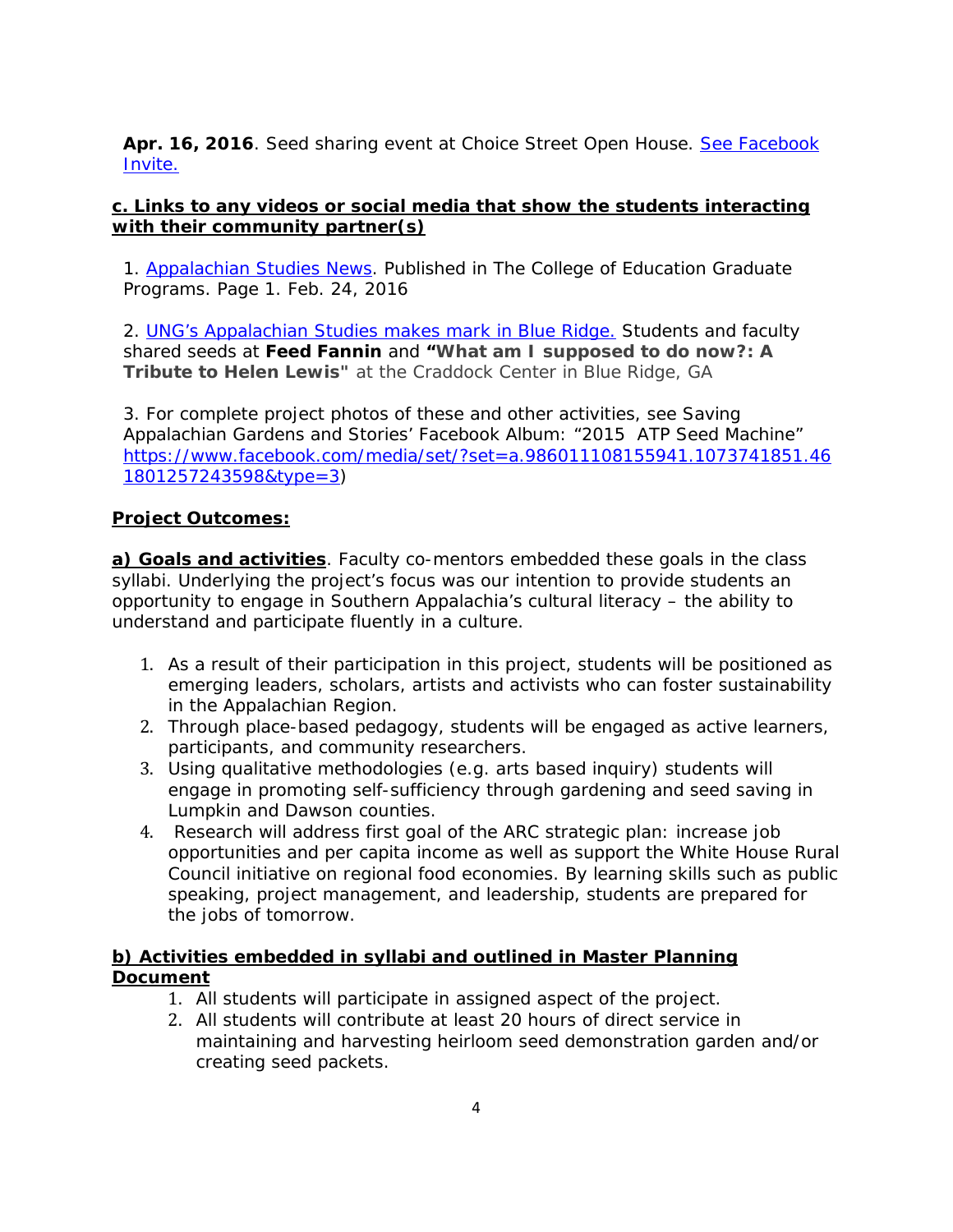- 3. All students will attend at least one of the four planned activities with partner.
- 4. All students will participate in "dress rehearsal" to partner and community.
- 5. Selected students will attend ATP conference in Washington and Appalachian Studies Association.
- 6. All students will participate in academic discussion to include lectures and analysis of assigned readings, which include selections from
	- Bill Best's *Saving Seeds/Preserving Taste: Appalachian Seed Savers*
	- Janise Ray's *The Underground Seed Revolutio*n

With one exception (the second seed machine), students performed these activities over and above our expectations. For example, instead of just attending the required one event for the partner, the majority of the students attended multiple events.

# **c) Key to implementation: ATP Master Planning Document** (See attached).

To create continuity among past and present ATP participants as well as maintain a consistent message throughout the classes, faculty co-mentors realized we needed more than a syllabus; we wanted each class to understand how their actions contributed to overall ATP project.

Therefore, an ATP Master Planning Document was created that first explained crucial background concepts including role of ARC, the Consortium of Appalachian Centers, the peer evaluation process at the annual conference, etc.

Next, the document included brief descriptions of past UNG projects from 2012 to 2014: its research questions, community partner, methodology and resulting art work. The complete 2015 proposal was featured.

Finally, the document included in-depth expectations of class collaboration, communication, and assignments. The first week of class, the document was reviewed in all three classes and students were tested the next week. (See attached ATP Master Planning Document.)

### **Problems Encountered**

We encountered three major problems: time, prototype and most of all, the legal environment facing seed libraries.

**1) Time.** Students wanted to include the children attending Camp Appalachia, a week-long day camp for gifted children, in planting and delayed the first planting until mid-June. Then, because the heirloom seed demonstration garden is not property fenced, students lost the first two plantings to groundhogs. What should have been a long growing season was truncated and students lost most of the okra seed crop due to mildew caused by fall rains. (They did harvest 10,000 Cherokee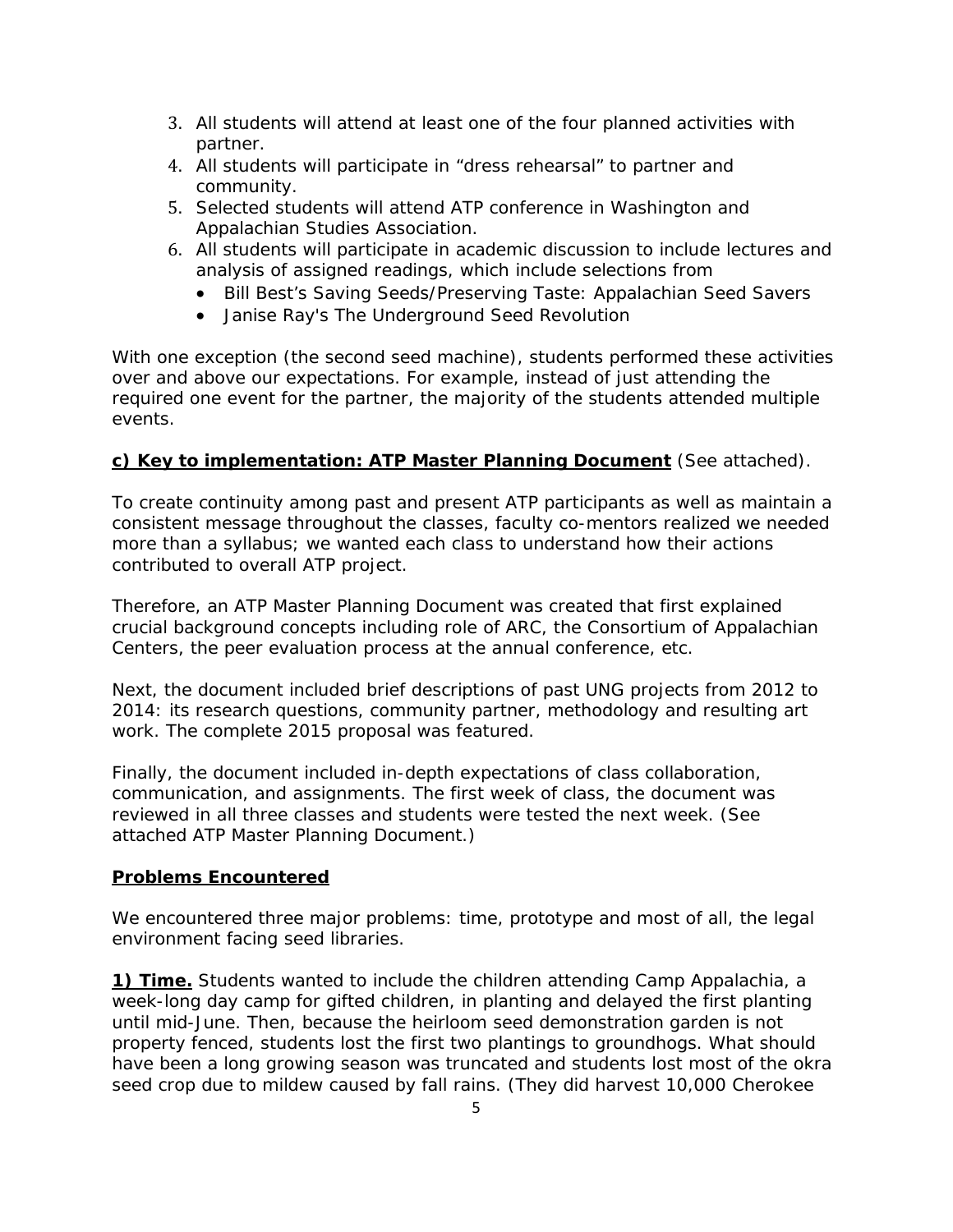Beans and several jars of heirloom tomato seed, so the garden was by no means a complete loss.) These lessons in timing were valuable learning experiences and, in the students' project evaluations, more than one mentioned this challenge as well as the pride they experienced as first time gardeners.

**2) Prototype.** The first prototype of the seed machine proved difficult for the librarians to load and for the public to retrieve the seed packets smoothly. It jammed often if the seed boxes were not perfectly made. Students discovered that crafting the boxes and inner packet was a key component to the seed machine, and required a precise touch. In an attempt to systematize this difficult process, they created two jigs, laminated diagrams, and made two video tutorials. However, each unit required multiple cuts and folds, and needed to be scored, burnished, stamped, and glued – almost 40 steps in all. Each right angle had to be precise and the weight of the seeds consistent to fall through the machine's hopper correctly. Attempts to teach volunteer groups how to make the boxes failed as the process calls for origami experts.

Although students persisted and created enough boxes to last throughout the year and the machine circulated to several other community events, this method of distribution is not sustainable. Therefore, a second prototype was not created.

**2) Legal environment**. After the seed machine was placed in the second library, we discovered that seed libraries violate Georgia's state commercial seed law. Seeds contributed by amateur gardeners are not tested for noxious weeds, invasive species or germination. Neither are they labeled in accordance with seed law requirements. Depending on whether state law is broad or narrow and how it interprets the word "sale," seed libraries in many states are in violation.

Students turned this roadblock into a learning opportunity. With help from the Sustainable Economies Law Center (SELC), they researched seed laws in the 13 states of the ARC region and incorporated their findings into the ATP presentations. They contributed to SELC's #Saveseedsharing campaign by creating a broadside with action steps on the back. Each ATP student at the conference was given a broadside reproduction. Becoming involved in the democratic process was perhaps the most unintended consequence – and valuable lesson – in this project.

The following chart demonstrates the project's outcomes and also discusses the problems encountered and deviations from the original proposal.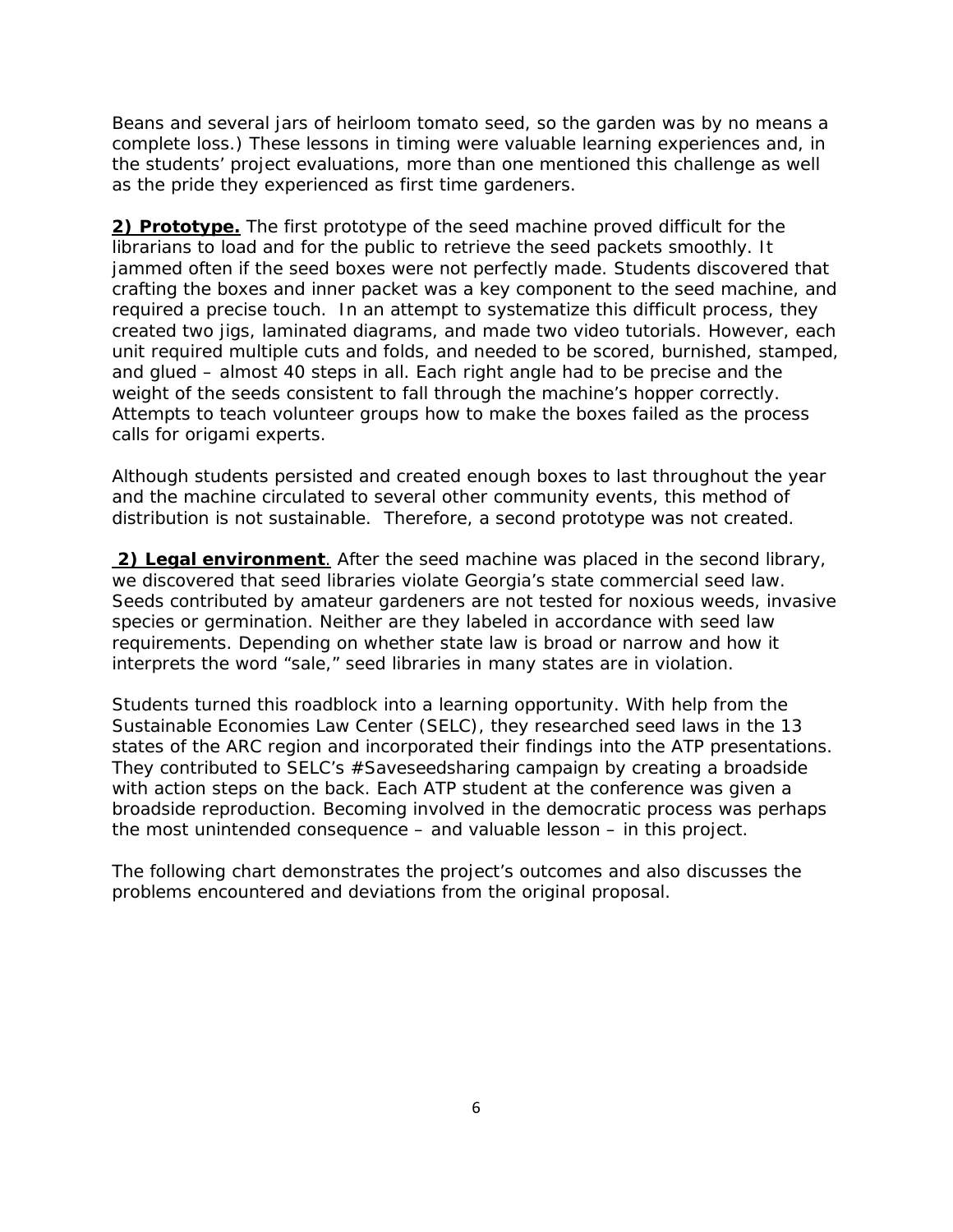# **Project Outcomes**

| <b>Outcome</b>                                                                                                                                  | <b>Met</b>   | <b>Not</b><br><b>Met</b> | <b>Notes</b>                                                                                                                                                                                                                                                                                                                       |
|-------------------------------------------------------------------------------------------------------------------------------------------------|--------------|--------------------------|------------------------------------------------------------------------------------------------------------------------------------------------------------------------------------------------------------------------------------------------------------------------------------------------------------------------------------|
| All students will serve on at<br>least one leadership team,<br>which is student-selected and<br>governed.                                       | X            |                          | See pages 8 to 15 of the ATP Master<br>Planning Document for team<br>coordination and specific<br>assignments.                                                                                                                                                                                                                     |
| All students will participate in<br>formal and informal<br>discussions with partner.                                                            | X            |                          | For the first time, partners met with<br>the students on the first day of class<br>and reviewed the ATP Master<br>Planning Document together.                                                                                                                                                                                      |
| Students and community<br>volunteers will build two<br>portable prototypes of seed<br>dispensing machines.                                      |              | X                        | This outcome was partially met:<br>Only one seed machine was created.                                                                                                                                                                                                                                                              |
| Together with the faculty<br>mentors, students will develop<br>a system to rotate, maintain,<br>and publicize the seed<br>distribution machine. |              | X                        | This outcome was partially met<br>because of the potential legalities<br>surrounding seed libraries in<br>Georgia. We were not aware of<br>these issues when the project<br>began. The students and faculty<br>mentors worked with the SELC to<br>interpret seed laws in each<br>Appalachian State and to change<br>public policy. |
| Students will interview<br>selected seedkeepers and<br>create readers theater script<br>based on ethnocultural<br>memories.                     | X            |                          | Students used a readers theater<br>script that had been developed and<br>published based on the 2013 ATP<br>interviews. See attached publication.                                                                                                                                                                                  |
| Students and partners will<br>explore the model of the<br>Cleveland Seed Bank, a<br>partnership with the Cleveland<br>Public Library.           |              | X                        | This outcome was partially met.<br>Librarians decided that, given the<br>legal environment and the library's<br>budget and reduced staffing, a seed<br>bank was not feasible at this time.                                                                                                                                         |
| Students will promote the<br>partner's seed launch on UNG<br>campus and the Farmers<br>Market.                                                  | $\mathsf{x}$ |                          | The students developed a PR<br>strategy in consultation with a<br>community volunteer and the<br>librarians. See page 15 of ATP<br>Master Planning Document.                                                                                                                                                                       |
| Students will plan and staff 2<br>seed launches and 4 STEAM<br>workshops.                                                                       | $\mathsf{x}$ |                          | The programs were well received<br>and attended.                                                                                                                                                                                                                                                                                   |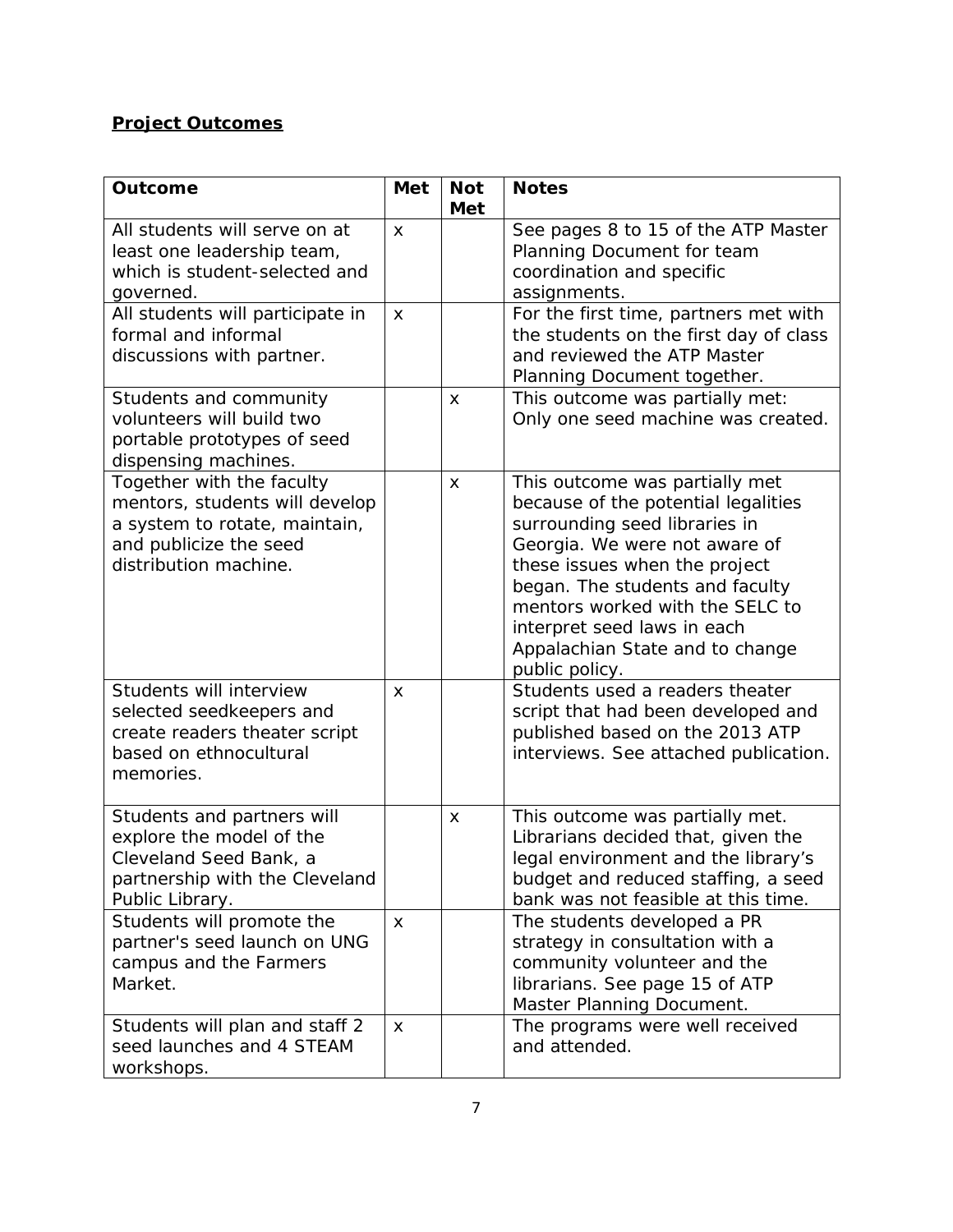| Students will exhibit elements<br>of the arts based research<br>from the past three ATP<br>projects (communograph,<br>garden flags, and broadsides)<br>during library events. | $\boldsymbol{\mathsf{x}}$ | Using the performance and visual<br>art produced from previous ATP<br>years, leveraged our collective<br>efforts. This strategy will be<br>continued in the future. |  |
|-------------------------------------------------------------------------------------------------------------------------------------------------------------------------------|---------------------------|---------------------------------------------------------------------------------------------------------------------------------------------------------------------|--|
| Students will learn to present<br>and publish their<br>undergraduate research at<br>academic conferences.                                                                     | $\boldsymbol{\mathsf{x}}$ | In their evaluations, every student<br>mentioned improvement in public<br>speaking and gratitude for<br>opportunity to master this skill.                           |  |

# **Program Continuation and Sustainability:**

### **a. Short-term impact**

Despite challenges, students make excellent progress in creating relationships and providing programming for rural libraries in northeast Georgia. For example, in addition to the Chestatee Regional Library, we also furnished these nonprofits and/or libraries with a stocked seed machine and programs.

- 1. Fannin County Library
- 2. Craddock Center
- 3. Northeast Georgia History Center

### **b. Long-term impact**

In his program evaluations, Steve Bordanaro, our ATP community volunteer, pointed out need for positive programing for families and the mutual benefits for students. "Parents in the community are hungry for programs that expose their children to activities that take them away from the TV or video games. Some of our students were definitely out of their comfort zone with presenting in public. It is most difficult for those who have been conditioned to sit in a class, take notes, write a paper, and take a test for a grade. ATP mandates they learn new skills and gave them a chance to practice. Public speaking or presenting are LIFE SKILLS." Publicity generated for this year's ATP results in these commitments for 2016 to 2017.

1. **Fannin County Library** has developed the only seed library in north Georgia. We will continue to furnish seeds from our heirloom demonstration garden.